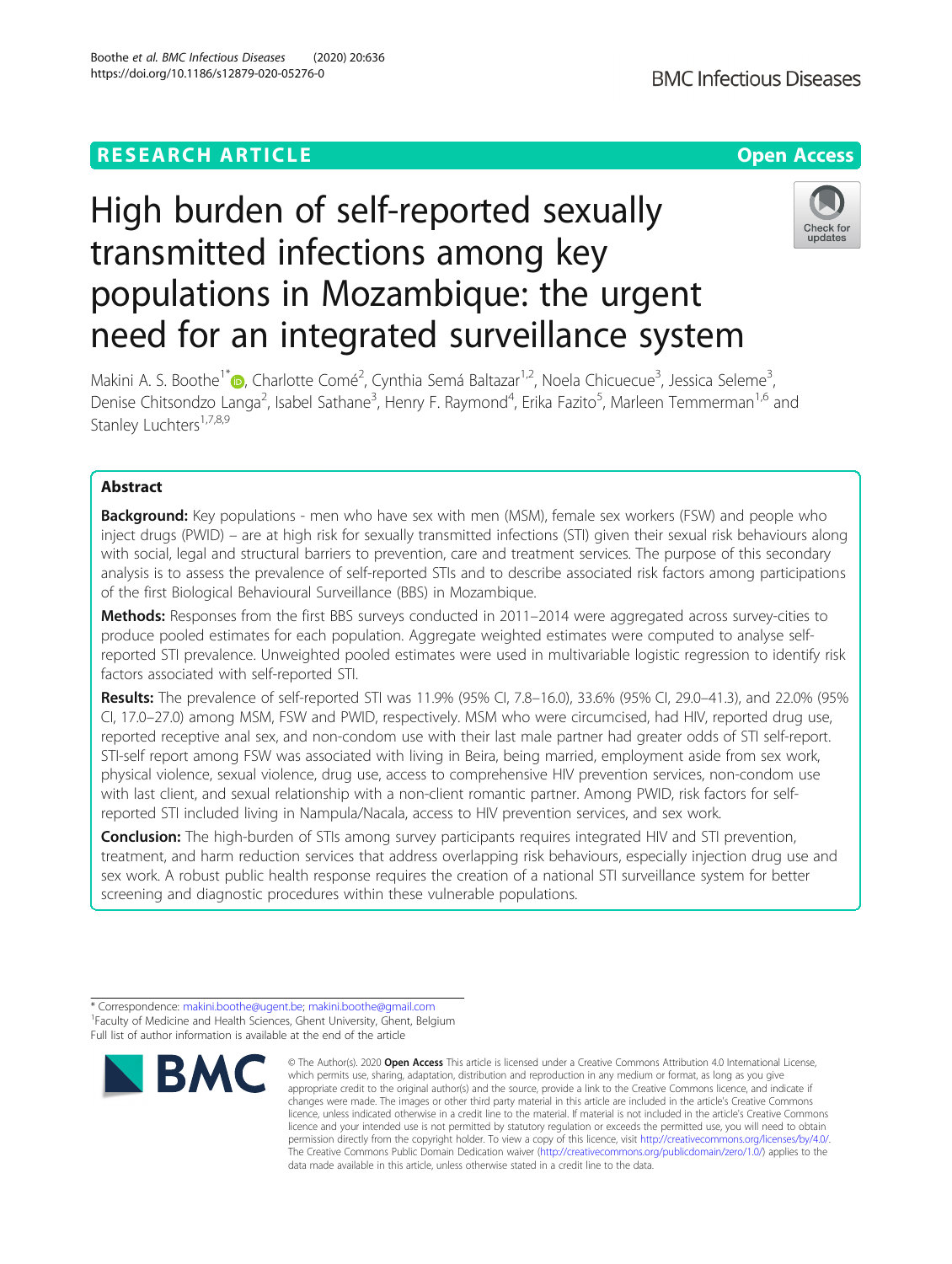# Background

The World Health Organization (WHO) estimates that there are more than one million new cases of curable sexually transmitted infections (STIs) every day globally [[1\]](#page-10-0). These infections – caused by Chlamydia trachomatis, Neisseria gonorrhoeae, Treponema pallidum, and Trichomonas vaginalis – can have a serious impact on health status including cervical cancer, pelvic inflammatory disease, infertility and adverse mental health [\[2](#page-10-0), [3\]](#page-10-0). STIs can also be transmitted through mother-tochild transmission with adverse health outcomes such as stillbirth, neonatal death, low-birth-weight and prematurity, sepsis, pneumonia, neonatal conjunctivitis, and congenital deformities [[2\]](#page-10-0). STIs can also dramatically increase the risk of acquiring Human immunodeficiency virus (HIV) [[1](#page-10-0)]. In the most recent AIDS Indicator Survey conducted in Mozambique, selfreported STIs among the general adult population, aged 15–49, was estimated at 7% among women and 5% on men [\[4](#page-10-0)].

Key populations (KP), defined as men who have sex with men (MSM), female sex workers (FSW) and people who inject drugs (PWID), are vulnerable to both HIV and other STIs given their high-risk sexual and drug use behaviours, further heightened by structural barriers such as low access to quality health services, stigma and discrimination [\[3](#page-10-0)]. Given, their risk profile, WHO advocates for STI interventions to be targeted to these groups [[5\]](#page-10-0). The WHO focuses on four STIs that are curable: syphilis, gonorrhoea, chlamydia and trichomoniasis [[1\]](#page-10-0). However, in Mozambique, similar to other low- and middle-income countries, diagnostic tests are largely unavailable and STI case management is based on symptomology [[2,](#page-10-0) [6\]](#page-10-0).

Mozambique's National HIV Strategic Plans (2010– 2014, 2015–2019) identify STI screening as an important intervention for people living with HIV [\[7](#page-10-0), [8\]](#page-10-0). Given the lack of data about KP, the Strategic Plans also called for special surveys to be conducted among MSM, FSW, and PWID to estimate HIV prevalence, assess risk factors for HIV infection, and estimate population size of these KP. The first round of bio-behavioural surveillance surveys (BBS) were conducted between 2011 and 2014 in three urban areas in Mozambique and the methodology and main results have been previously published [[9](#page-10-0)–[14](#page-10-0)]. Prior to the implementation of the BBS surveys, there was no data about STIs in Mozambique among KP. However, given the associated morbidity and mortality, coupled with the social, legal and structural barriers to uptake of health care services among these population groups, it is imperative that STIs are monitored and treated in order to promote general health and wellbeing within these populations. In addition, efforts to control STIs among KP can also reduce transmission among members of the general population who are sexual partners of KP [[2\]](#page-10-0).

In this context, the purpose of this secondary analysis is to assess the prevalence of self-reported STIs among participants of the first BBS surveys in Mozambique and to describe risk factors associated with STIs among these three KP groups. This analysis provides an opportunity to assess access to comprehensive HIV/STI services and to monitor the implementation of efforts aimed toward reducing STIs among KP in Mozambique. Finally, the information will provide a baseline and evidence for improving STI prevention, diagnosis and treatment services in Mozambique.

# Methods

# Survey design

The first round of BBS surveys among KPs in Mozambique were conducted in three urban centres – Maputo (MSM, FSW, PWID), Beira (MSM, FSW), Nampula (FSW) and Nampula/Nacala (MSM, PWID) – using respondent-driven sampling (RDS) [[15,](#page-10-0) [16\]](#page-10-0). RDS is a probability-based peer-to-peer sampling strategy used among hard-to-reach populations. Based on social network size, weights can be computed to produce adjusted estimates representative of the target population in the geographical location where the survey is conducted. The study design for each of the surveys have been previously published and include a description of efforts to reduce bias during data collection, analysis and inter-pretation [[9](#page-10-0)–[14\]](#page-10-0).

## Study population

Participants in the MSM survey were eligible for the survey if they were biologically male, at least 18 years of age, and had engaged in oral or anal sex with one or more men in the 12 months preceding the survey. Being biologically female, at least 15 years of age, and having received money in exchange for sex from someone other than a steady partner in the six months preceding the survey were required of FSW participants. Finally, eligibility criteria for PWID was not restricted by sex, but required an individual to be at least 18 years of age. All individuals who participated in the PWID survey prior to December 2013 must have injected drugs without a prescription in the 12 months preceding the survey, however, due to slow recruitment patterns, this criterion was later modified (from January 2014 onwards) to include any person who had ever injected drugs without a prescription.

All eligible participants in the three surveys needed to have lived, worked or socialized in one of the recruitment areas in the six months preceding the survey, received a valid referral coupon from a peer, and had not previously participated in the study. Participants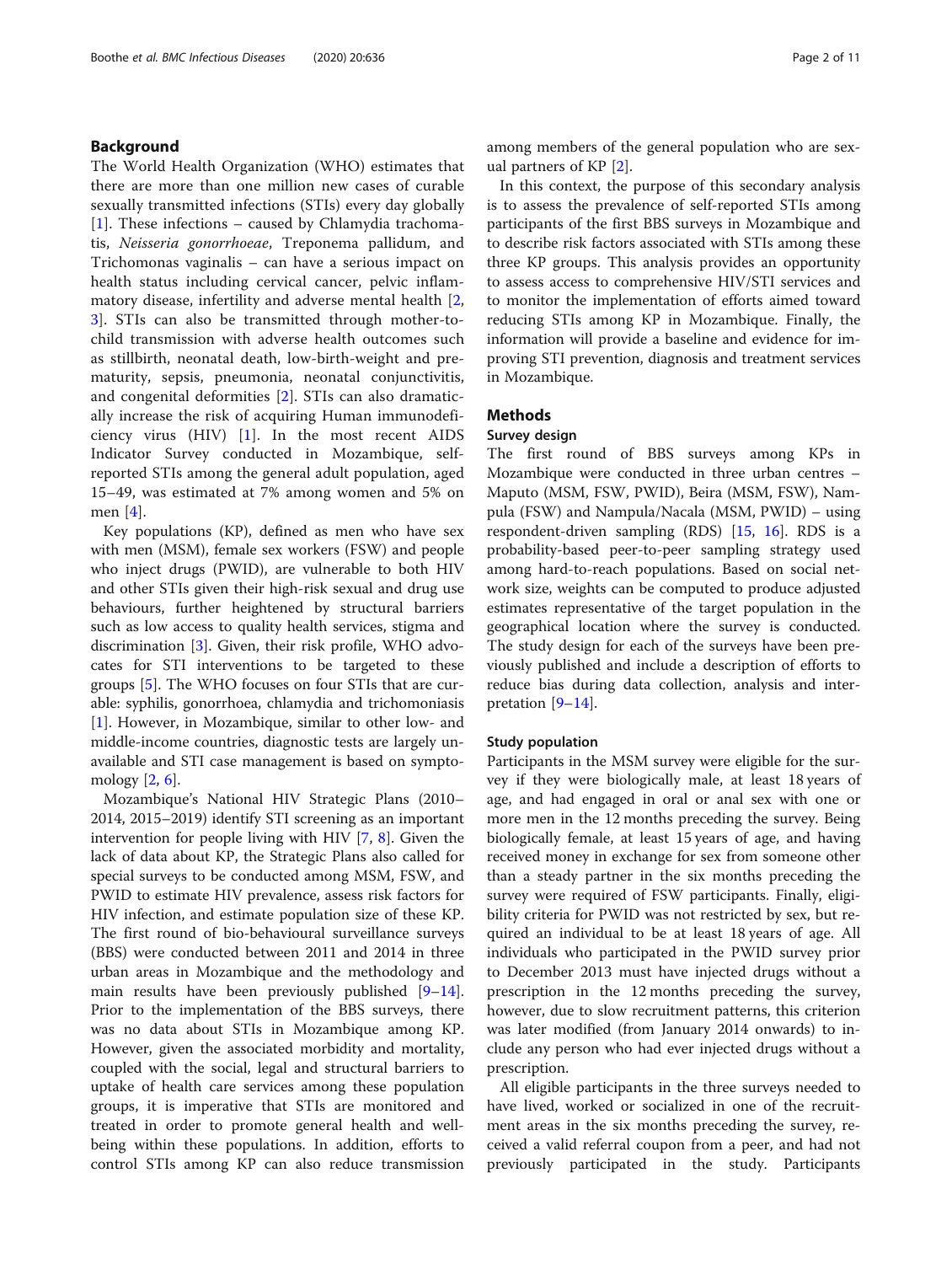provided separate written informed consent for both the behavioural questionnaire and biological testing; however, only consent to the behavioural questionnaire was necessary in order to be enrolled in the study. Recruitment lasted from July to November 2011 (MSM), September 2011 to March 2012 (FSW) and October 2013 to March 2014 (PWID).

# Study measures

The questionnaires for the three surveys have been published [[12](#page-10-0)–[14](#page-10-0)]. For the purpose of this analysis, HIV is considered separate from STIs because of the emphasis on treatable infections, consistent with WHO guidelines [\[1](#page-10-0), [5\]](#page-10-0). Given the lack of laboratory confirmatory testing, questions about self-reported STI symptoms are considered a proxy for possible STI, in line with guidance for biobehavioural surveys among KP [\[17](#page-10-0), [18](#page-10-0)]. Self-reported STI was defined as responding "yes" to one or more of the following questions: "During the last six months, have you had an abnormal discharge from your vagina, anus or penis?", "During the last six months, have you had a sore or ulcer near your vagina, anus or penis?," and "In the last six months, did someone inform you that you had or could have a sexually transmitted infection?"

# Statistical analysis

RDS-adjusted self-reported STI prevalence was computed for each population by survey city. Due to low sample size, estimates were then pooled to produce an aggregate estimate of the variable of interest for the KP group using the aggregate estimate function of RDS Analyst software [[19\]](#page-10-0). RDS-weights were calculated using the RDS II estimator, which uses the individual network size to create sampling weights [\[20](#page-10-0)]. Unweighted pooled estimates were used to conduct bivariable and multivariable logistic regression to identify the correlates associated with the primary outcome of interest: STI self-report. Correlates included in the regression models were selected based on literature review; variables were also included in the model if  $p < 0.10$  in the bivariate association, while the final model included variables significant at  $p < 0.05$ . Categories of analysis included demographic characteristics, sexual-risk behaviours, HIV status, circumcision (MSM and male PWID), drug use behaviours (not exclusive to injection for MSM and FSW), access to comprehensive HIV prevention services, stigma/discrimination and past experiences with physical or sexual violence (rape). Descriptive analysis for aggregate estimates was conducted using RDS-Analyst [[19\]](#page-10-0) and logistic regression was conducted using SAS version 9.4 (SAS Institute, Cary, NC, USA).

# Results

Table [1](#page-3-0) presents the unweighted pooled demographic characteristics of the survey participant. There were 1432 MSM, 1240 FSW and 492 PWID enrolled in the surveys distributed across the three cities as follows: Maputo (MSM: 34.6%, FSW: 32.2%, PWID: 71.8%), Beira (MSM: 40.7%, FSW: 33.2%), Nampula/Nacala (MSM: 24.7%, FSW: 34.6%, PWID: 28.3%). Male PWID made up the overwhelming majority of the sample population (94.9%). The majority of MSM and FSW were less than 24 years of age, at 79.2 and 71.6%, respectively, while only 18.7% of PWID were young. Most survey participants were single or never married (MSM: 83.9%, FSW: 64.7%, PWID: 58.7%); of note, 7.1% of MSM were married or cohabitating with women, while 3.4% of MSM were married or cohabitating with men. Across all three populations, the majority of participants had secondary education or higher (MSM: 83.3%, FSW: 63.0%, PWID: 57.2%). Among MSM participants, 59.9% were employed while among FSW participants, 23.8% reported additional employment aside from sex work; employment status was not assessed for PWID. Close to two-thirds of MSM participants and male PWID participants were circumcised, 64.3 and 65.7% respectively. Most FSW participants reported ever being pregnant (69.2%).

RDS-weighted aggregate estimates of self-reported symptoms and STIs among MSM, FSW and PWID survey participants are presented in Table [2](#page-4-0). Among MSM participants, 5.8% (95% CI: 3.4–8.2) reported penile discharge, 6.6% (95% CI: 4.0–9.2) reported a sore or ulcer near the anus or penis, and 5.0% (95% CI: 3.5–6.5) reported a previous STI diagnosis; as such 11.9% (95% CI: 7.8–16.0) of MSM participants had a self-reported STI. For FSW participants pooled across the three survey cities, vaginal discharge was reported by 26.7% (95% CI: 19.0–34.5), while 9.1% (95% CI: 1.6–16.7) reported a sore or ulcer near the vagina and 11.2% (95% CI: 7.1–15.2) reported having been previously diagnosed with an STI; there were 33.6% of FSW participants with self-reported STIs (95% CI: 26.0– 41.3). Among PWID participants – the majority of whom were men (94.9%) – 13.0% (95% CI: 9.6–16.3) reported an abnormal discharge from the vagina, anus or penis, 9.7% (95% CI: 6.7–12.6) reported a sore or ulcer near the vagina, penis or anus, and 14.2% (95% CI: 11.0–17.4) reported being diagnosed with an STI; self-reported STI was reported by 22.0% (95% CI: 17.0–27.0) of participants.

# Correlates of STI self-report among MSM

When controlling for potential confounders in the multiple regression analysis, MSM participants who had been circumcised (aOR = 1.9, 95% CI: 1.3–2.6;  $p < 0.001$ ), HIV positive (aOR = 2.0, 95% CI: 1.2–3.4;  $p = 0.009$ ), reported illicit drug use (aOR = 2.2, 95% CI: 1.4–3.6;  $p =$ 0.001), engaged in receptive anal sex ( $aOR = 1.4$ , 95% CI: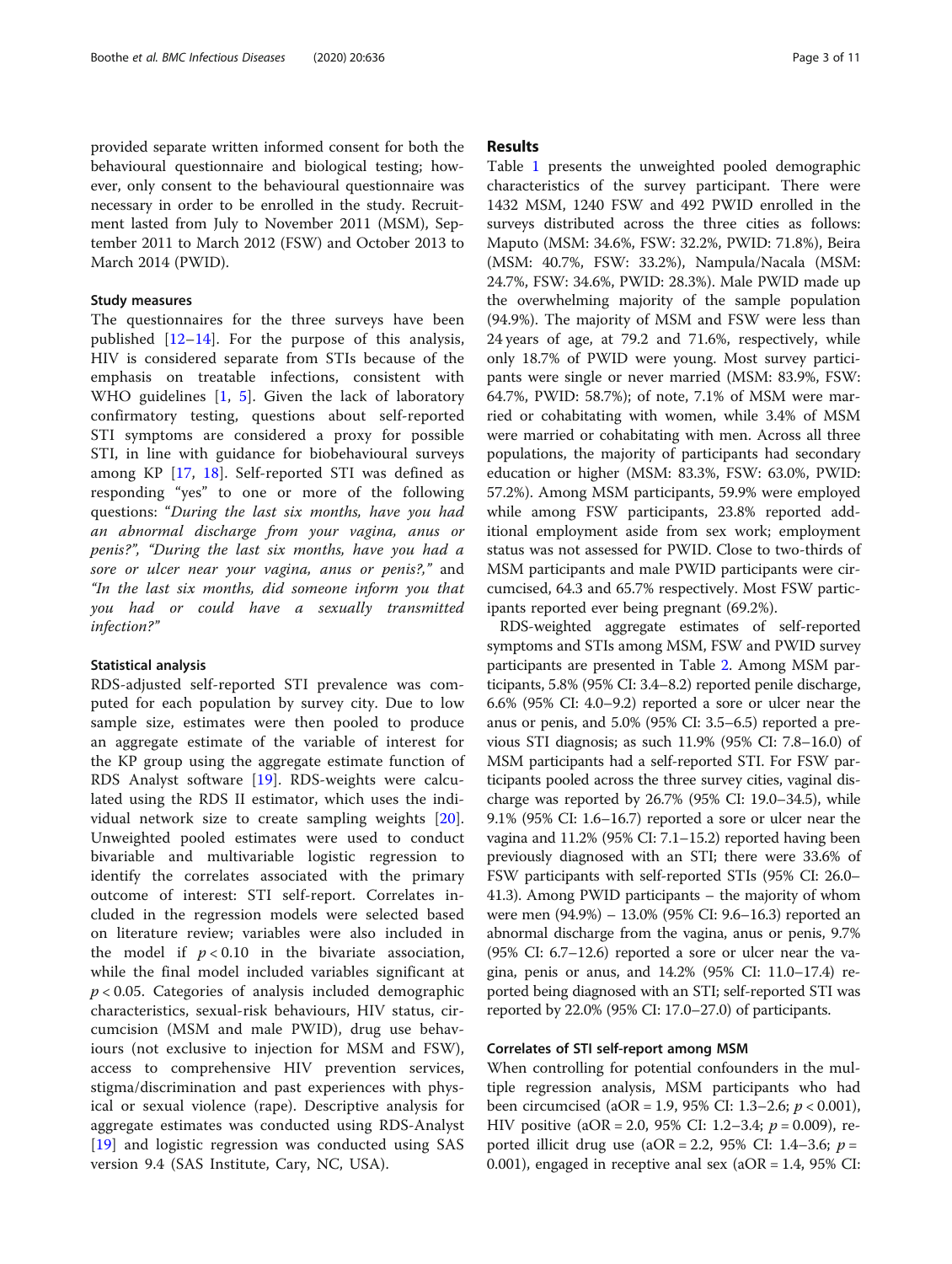<span id="page-3-0"></span>

| Table 1 Unweighted pooled demographic characteristics of Men who have sex with men (MSM), Female sex workers (FSW) and |  |  |
|------------------------------------------------------------------------------------------------------------------------|--|--|
| People who inject drugs (PWID), 2010-2014                                                                              |  |  |

| Demographic characteristics                           | MSM ( $N = 1432$ ) |      | FSW ( $N = 1242$ )       |                   | PWID $(N = 492)$               |                          |
|-------------------------------------------------------|--------------------|------|--------------------------|-------------------|--------------------------------|--------------------------|
|                                                       | n                  | $\%$ | n                        | $\%$              | n                              | $\%$                     |
| Survey City                                           |                    |      |                          |                   |                                |                          |
| Maputo                                                | 496                | 34.6 | 400                      | 32.3              | 353                            | 71.8                     |
| Beira                                                 | 583                | 40.7 | 411                      | 33.2              | -                              | $\overline{\phantom{m}}$ |
| Nampula/Nacala <sup>a</sup>                           | 353                | 24.7 | 429                      | 34.6              | 139                            | 28.3                     |
| Male Sex (PWID only)                                  |                    |      |                          |                   | 467                            | 94.9                     |
| Age                                                   |                    |      |                          |                   |                                |                          |
| Median (min-max)                                      | $21(18-59)$        |      | $21(15-53)$              |                   | $32(18-60)$                    |                          |
| 15-24 (FSW), 18-24 (MSM, PWID)                        | 1134               | 79.2 | 888                      | 71.6              | 92                             | 18.7                     |
| $25+$                                                 | 298                | 20.8 | 352                      | 28.4              | 400                            | 81.3                     |
| Relationship status                                   |                    |      |                          |                   |                                |                          |
| Single or never married                               | 1198               | 83.9 | 798                      | 64.5              | 289                            | 58.7                     |
| Married/cohabitating (FSW, PWID)                      |                    |      | 87                       | 7.0               | 103                            | 20.9                     |
| Married/cohabitating, with woman (MSM only)           | 102                | 7.1  | $\overline{\phantom{0}}$ | -                 | $\qquad \qquad \longleftarrow$ |                          |
| Married/cohabitating with man (MSM only) <sup>b</sup> | 48                 | 3.4  | $\qquad \qquad -$        | $\qquad \qquad -$ |                                |                          |
| Other (widowed, divorced or separated)                | 80                 | 5.6  | 352                      | 28.5              | 100                            | 20.3                     |
| Education Level                                       |                    |      |                          |                   |                                |                          |
| No education or Primary level                         | 238                | 16.7 | 458                      | 37.0              | 210                            | 42.8                     |
| Secondary education or higher                         | 1191               | 83.3 | 779                      | 63.0              | 281                            | 57.2                     |
| Currently employed (FSW and PWID only) <sup>c</sup>   | 855                | 59.9 | 294                      | 23.8              | -                              | $\overline{\phantom{0}}$ |
| Circumcised (MSM and male PWID only)                  | 919                | 64.3 |                          |                   | 307                            | 65.7                     |
| Ever Pregnant (FSW only)                              |                    |      | 856                      | 69.2              |                                |                          |

a MSM and PWID surveys were conducted in the neighboring cities of Nampula/Nacala; FSW survey was conducted in Nampula only

 $<sup>b</sup>$  2 MSM living with men were legally married to a woman</sup>

<sup>c</sup> FSW employment refers to work aside from sex work

1.0–2.0;  $p = 0.043$ ), and reported non-condom use with their last male partner (aOR = 1.8, 95% CI: 1.2–2.5;  $p =$ 0.001) had greater odds of STI self-report, as presented in Table [3](#page-5-0).

#### Correlates of STI self-report among FSW

Table [4](#page-7-0) presents the unweighted pooled estimates of risk factors associated with self-reported STIs among FSW. In the multivariable analysis, when controlling for potential confounders, FSW participants living in Beira (aOR = 2.0, 95% CI: 1.5–2.8, p < 0.001), currently married  $(aOR = 2.0, 95\% \text{ CI: } 1.2-3.3, p = 0.005)$ , having employment aside from sex work (aOR = 1.5, 95% CI: 1.1–2.0,  $p = 0.007$ ), having experienced physical violence (aOR = 1.5, 95% CI: 1.1–2.2,  $p = 0.023$ ), having experienced sexual violence  $(aOR = 2.0, 95\% \text{ CI: } 1.3-2.9, p = 0.001),$ reporting drug use  $(aOR = 4.0, 95\% \text{ CI: } 1.5-10.5, p =$ 0.005), having access to comprehensive HIV prevention services (aOR = 1.4, 95% CI: 1.0–2.0,  $p = 0.031$ ), reporting non-condom use with last client  $(aOR = 1.4, 95\% \text{ CI:})$ 1.0–1.9;  $p = 0.030$ , and having had concurrent sexual relationship with a non-client steady partner while

engaging in sex work (aOR = 1.4, 95% CI: 1.1–1.9,  $p =$ 0.007) had greater odds of STI self-report.

# Correlates of STI self-report among PWID

There were greater odds of self-reported STI among PWID who were living in Nampula/Nacala (aOR = 4.8, 95% CI: 2.3–10.3;  $p < 0.001$ ), had access to HIV prevention services (aOR = 2.3, 95% CI: 1.2–4.5;  $p < 0.011$ ) and reported receiving drugs in exchange for money  $(aOR =$ 2.2, 95% CI: 1.0–4.7;  $p = 0.40$ ), as presented in Table [5.](#page-8-0)

### **Discussion**

STI self-report was higher among the KP groups compared to the general population (MSM: 11.9%, FSW: 33.5%, PWID: 22.0% vs Men: 5.0% and Women: 7.0%). The high-burden of STIs among KPs are consistent with other studies and underscores the importance of integrating STI prevention efforts in KP prevention and treatment services  $[21, 22]$  $[21, 22]$  $[21, 22]$  $[21, 22]$ . This is especially important among FSW where a third of the FSW participants selfreported STI, thus highlighting the generalized risk of STI among this entire population group.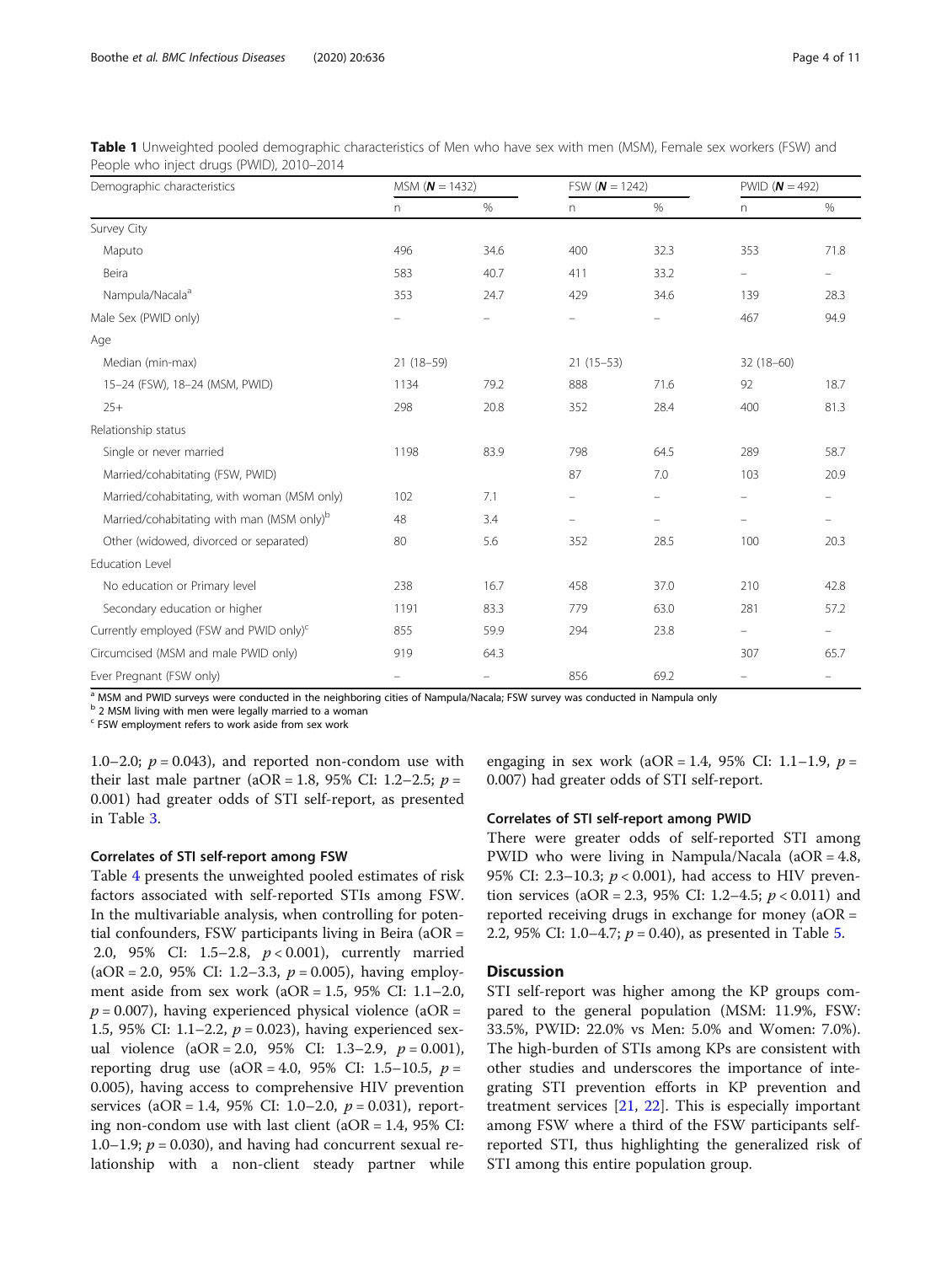|                    |                    | Maputo         |                   |                                            | Beira            |             |                           |                | Nampula/Nacala* |                            | Total          |             |                                      |
|--------------------|--------------------|----------------|-------------------|--------------------------------------------|------------------|-------------|---------------------------|----------------|-----------------|----------------------------|----------------|-------------|--------------------------------------|
| Population Symptom |                    | Ë              | Crude Crude<br>%: | RDS-weighted<br>$\widehat{\sigma}$<br>(95% | Crude            | Crude<br>%: | RDS-weighted<br>$(95%$ Cl | Crude          | Crude<br>Š.     | RDS-weighted<br>$(95%$ CI) | Crude          | Crude<br>%: | RDS-weighted Aggregate<br>$(95%$ Cl) |
| <b>MSM</b>         |                    | $N = 496$      |                   |                                            | $N = 583$        |             |                           | $N = 353$      |                 |                            | $N = 1432$     |             |                                      |
|                    | Abnormal discharge | 24             | 4.8               | $5.4(2.1 - 8.8)$                           | 28               | 4.8         | $5.2(1.9 - 8.4)$          | 22             | G2              | $7.6$ $(3.3 - 12.0)$       | 74             | 52          | $5.8(3.4 - 8.2)$                     |
|                    | Sore or ulcer      | 32             | 65                | 5.6 (2.0-9.2)                              |                  | 12.2        | $11.4(6.7-16.0)$          | $\approx$      | 5.7             | 5.8 (1.1-10.5)             | 23             | 8.6         | 6.6 (4.0-9.2)                        |
|                    | Diagnosis          | $\approx$      | 40                | $4.0(2.3 - 5.8)$                           | 28               | 4.8         | 3.6 $(0.0 - 7.2)$         | ్గ             | 8.8             | $9.5 (5.5 - 13.4)$         | 2              | 5.5         | $5.0(3.5-6.5)$                       |
|                    | STI self-report    | 54             | 0.9               | $(4.6 - 16.7)$<br>10.6                     | 89               | 15.3        | $14.3(9.9 - 18.7)$        | 45             | 12.8            | $14.0(9.2 - 18.8)$         | 188            | <u>្ត</u>   | $11.9(7.8-16.0)$                     |
| FSW                |                    | $N = 400$      |                   |                                            | $N = 411$        |             |                           | $N = 429$      |                 |                            | $N = 1240$     |             |                                      |
|                    | Abnormal discharge | 93             | 23.3              | $10.0 - 39.5$<br>24.8                      | 151              | 36.9        | 36.6 (29.4-43.8)          | 85             | 19.8            | 20.9 (14.1-27.8)           | 329            | 26.5        | 26.7 (19.0-34.5)                     |
|                    | Sore or ulcer      | 27             | 6.8               | $7.2 (-0.8 - 22.1)$                        | 57               | 12.4        | $13.0 (8.7 - 17.3)$       | ₹              | 9.6             | $9.2(4.4 - 14.0)$          | 119            | 9.6         | $9.1(1.6-16.7)$                      |
|                    | Diagnosis          | R              | 75                | $9.4(2.4 - 16.3)$                          | 35               | 85          | $10.3$ $(5.1 - 15.6)$     | 69             | 16.1            | $15.7 (9.7 - 21.6)$        | 134            | 10.8        | $11.2 (7.1 - 15.2)$                  |
|                    | STI self-report    | $\frac{80}{2}$ | 26.5              | $(15.4 - 44.5.0)$<br>29.9                  | $\overline{171}$ | 41.6        | 42.9 (35.5–50.3)          | $\frac{6}{10}$ | 27.7            | $31.7(25.2 - 38.5)$        | 396            | 31.9        | $33.6(26.0-41.3)$                    |
| PWID               |                    | $N = 353$      |                   |                                            |                  |             |                           | $N = 139$      |                 |                            | $N = 492$      |             |                                      |
|                    | Abnormal discharge | $\approx$      | 85                | $8.6(3.9 - 13.4)$                          | ī                |             |                           | 35             | 25.2            | 27.4 (16.1-38.7)           | 59             | 13.2        | 13.0 (9.6-16.3)                      |
|                    | Sore or ulcer      | $\overline{2}$ | G.O               | $5.7(4.2 - 7.1)$                           |                  |             |                           | 29             | 20.9            | $22.7(13.7-31.6)$          | 50             | 10.2        | $9.7(6.7 - 12.6)$                    |
|                    | STI Diagnosis      | $\approx$      | 8.5               | $7.2(2.4 - 12.0)$                          | I                | Ï           | I                         | $\overline{4}$ | 33.8            | 36.7 (24.6-48.9)           | 77             | 15.7        | 14.2 (11.0-17.4)                     |
|                    | STI self-report    | $\frac{4}{6}$  | 13.0              | $(5.9 - 17.4)$<br>71.7                     | I                | I           | ı                         | π              | 51.1            | 55.5 (43.4-67.7)           | $\frac{17}{2}$ | 23.8        | 22.0 (17.0-27.0)                     |

<span id="page-4-0"></span>Table 2 Aggregate RDS-weighted self-reported Sexually Transmitted Infections among Men who have sex with men (MSM), Female Sex Workers (FSW) and people who inject<br>drug (DMID) by climate in Macrophicula 2011 2014 Table 2 Aggregate RDS-weighted self-reported Sexually Transmitted Infections among Men who have sex with men (MSM), Female Sex Workers (FSW) and people who inject drugs (PWID) by survey city in Mozambique, 2011–2014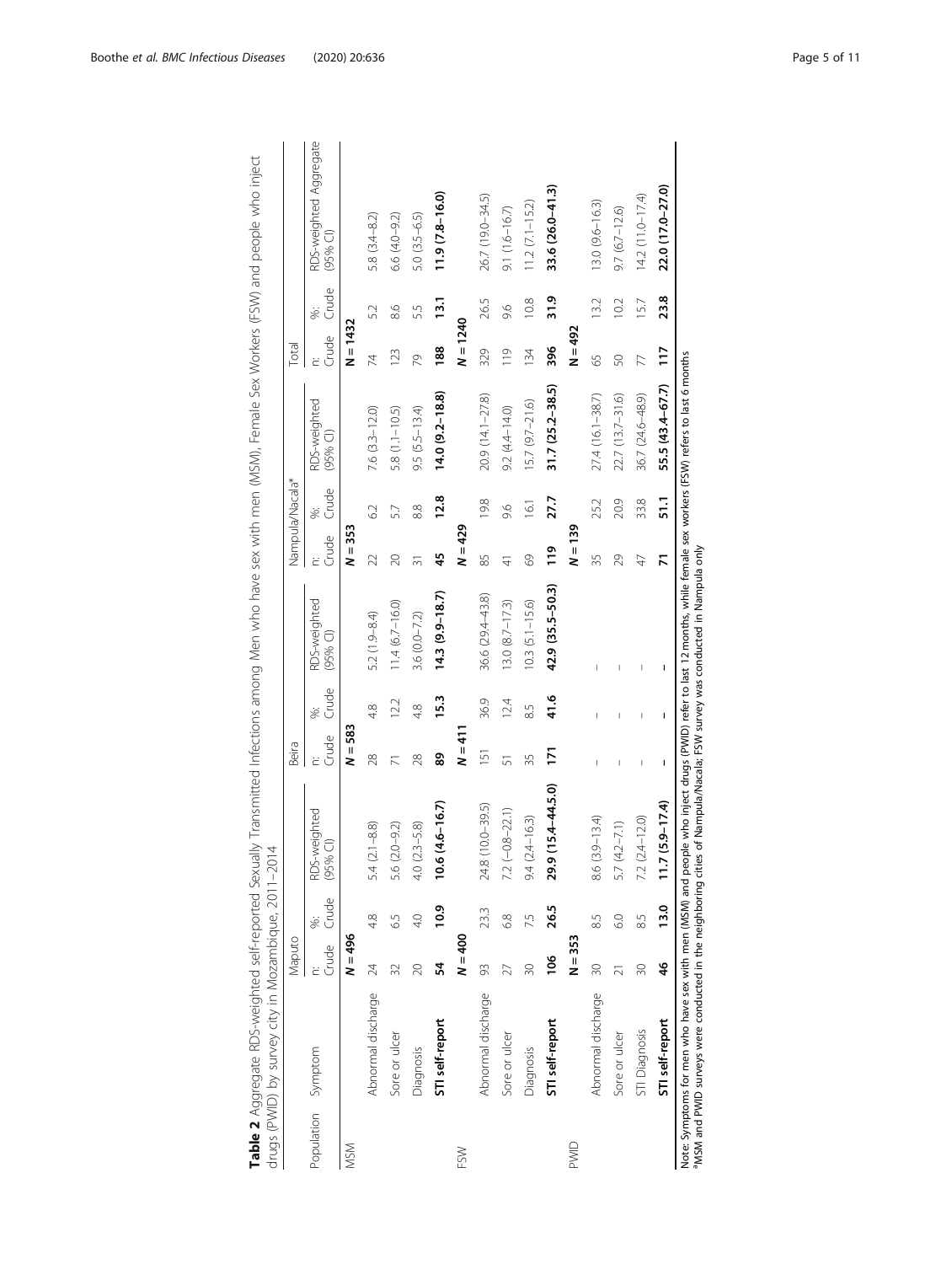<span id="page-5-0"></span>

| Table 3 Unweighted pooled estimate of risk factors associated with self-reported Sexually Transmitted Infections among Men who |  |  |
|--------------------------------------------------------------------------------------------------------------------------------|--|--|
| have sex with men ( $n = 1432$ ), Mozambique 2012                                                                              |  |  |

| Variables                                             | Prevalence |      |            | Crude Odds Ratio |            |            | Adjusted Odds Ratio |            |
|-------------------------------------------------------|------------|------|------------|------------------|------------|------------|---------------------|------------|
|                                                       | $n/N$      | $\%$ | ${\sf OR}$ | 95% CI           | $p$ -value | aOR        | 95% CI              | $p$ -value |
| Survey City                                           |            |      |            |                  |            |            |                     |            |
| Maputo                                                | 54/496     | 10.9 | 0.8        | $0.5 - 1.3$      | 0.104      |            |                     |            |
| Beira                                                 | 89/583     | 15.3 | 1.2        | $0.8 - 1.8$      | 0.058      |            |                     |            |
| Nampula/Nacala                                        | 45/353     | 12.8 | <b>REF</b> |                  |            |            |                     |            |
| Age (years)                                           |            |      |            |                  |            |            |                     |            |
| $18 - 24$                                             | 127/1134   | 11.2 | REF        |                  |            | REF        |                     |            |
| 25 and over                                           | 61/298     | 20.5 | 2.0        | $1.5 - 2.9$      | < 0.001    | 1.2        | $0.8 - 1.8$         | 0.395      |
| Relationship status                                   |            |      |            |                  |            |            |                     |            |
| Single or never married                               | 134/1198   | 11.2 | <b>REF</b> |                  |            | REF        |                     |            |
| Married/co-habituating, with woman                    | 29/102     | 28.4 | 3.2        | $2.0 - 5.0$      | 0.008      | 1.8        | $1.0 - 3.2$         | 0.273      |
| Married/cohabitating with man <sup>a</sup>            | 9/48       | 18.8 | 1.8        | $0.9 - 3.9$      | 0.988      | 1.6        | $0.7 - 3.7$         | 0.672      |
| Other (widowed, divorced or separated)                | 16/80      | 20.0 | 2.0        | $1.1 - 3.5$      | 0.749      | 1.4        | $0.7 - 2.6$         | 0.893      |
| <b>Education Level</b>                                |            |      |            |                  |            |            |                     |            |
| No education or Primary education                     | 41/238     | 17.2 | 1.5        | $1.0 - 2.2$      | 0.043      | 1.2        | $0.8 - 1.8$         | 0.463      |
| Secondary education or higher                         | 147/1191   | 12.3 | <b>REF</b> |                  |            | REF        |                     |            |
| Employment Status                                     |            |      |            |                  |            |            |                     |            |
| Employed                                              | 134/855    | 15.7 | 1.8        | $1.3 - 2.5$      | < 0.001    | 1.3        | $0.9 - 1.8$         | 0.242      |
| Unemployed                                            | 54/573     | 9.4  | <b>REF</b> |                  |            | REF        |                     |            |
| Circumcised                                           |            |      |            |                  |            |            |                     |            |
| Yes                                                   | 99/919     | 10.8 | <b>REF</b> |                  |            | REF        |                     |            |
| No                                                    | 89/510     | 17.5 | $1.8\,$    | $1.3 - 2.4$      | < 0.001    | 1.9        | $1.3 - 2.6$         | < 0.001    |
| HIV infection                                         |            |      |            |                  |            |            |                     |            |
| Positive                                              | 34/114     | 29.8 | 3.1        | $2.0 - 4.9$      | < 0.001    | 2.0        | $1.2 - 3.4$         | 0.009      |
| Negative                                              | 151/1262   | 12.0 | <b>REF</b> |                  |            | REF        |                     |            |
| Comprehensive prevention services**                   |            |      |            |                  |            |            |                     |            |
| Yes                                                   | 71/467     | 15.2 | 1.3        | $0.9 - 1.8$      | 0.111      |            |                     |            |
| No                                                    | 117/962    | 12.2 | <b>REF</b> |                  |            |            |                     |            |
| Binge drinking (6 or more alcoholic drinks per event) |            |      |            |                  |            |            |                     |            |
| Yes                                                   | 77/473     | 16.3 | 1.4        | $1.1 - 2.0$      | 0.022      | 1.3        | $0.9 - 1.8$         | 0.199      |
| $\rm No$                                              | 111/912    | 11.8 | <b>REF</b> |                  |            | <b>REF</b> |                     |            |
| Illicit drug use                                      |            |      |            |                  |            |            |                     |            |
| Yes                                                   | 30/139     | 21.6 | $2.0\,$    | $1.3 - 3.1$      | 0.002      | 2.2        | $1.4 - 3.6$         | 0.001      |
| No                                                    | 158/1290   | 12.3 | REF        |                  |            | REF        |                     |            |
| Physical violence                                     |            |      |            |                  |            |            |                     |            |
| Yes                                                   | 10/51      | 19.6 | 1.6        | $0.8 - 3.3$      | 0.170      |            |                     |            |
| No                                                    | 178/1377   | 12.9 | REF        |                  |            |            |                     |            |
| Sexual violence                                       |            |      |            |                  |            |            |                     |            |
| Yes                                                   | 6/18       | 33.3 | 3.4        | $1.3 - 9.1$      | 0.016      | 1.3        | $0.4 - 4.3$         | 0.720      |
| No                                                    | 181/1409   | 12.9 | <b>REF</b> |                  |            | REF        |                     |            |
| Experienced stigma                                    |            |      |            |                  |            |            |                     |            |
| Yes                                                   | 23/129     | 17.8 | 1.5        | $0.9 - 2.4$      | 0.101      |            |                     |            |
| $\mathsf{No}$                                         | 165/1300   | 12.7 | REF        |                  |            |            |                     |            |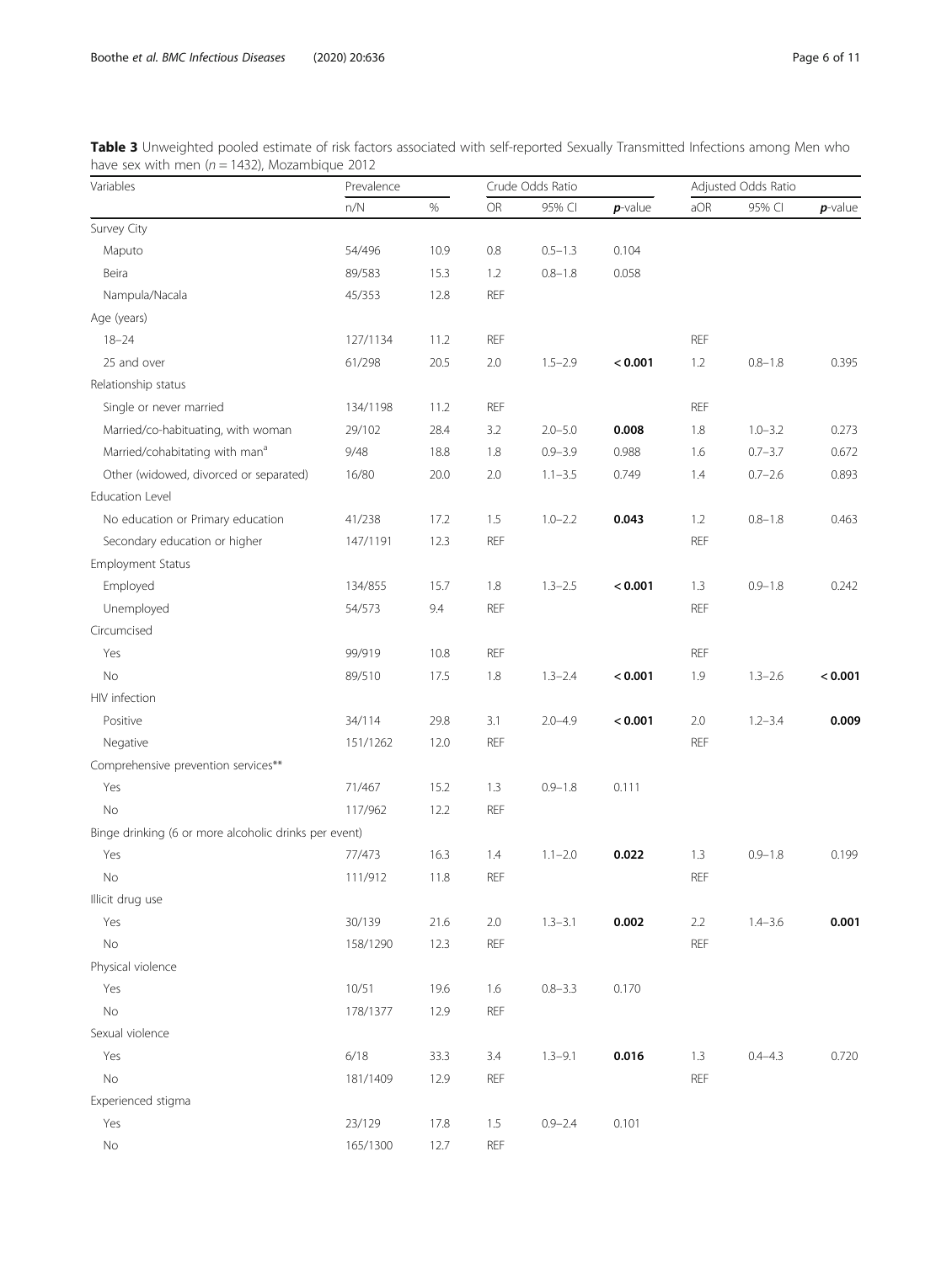|                                                               | Table 3 Unweighted pooled estimate of risk factors associated with self-reported Sexually Transmitted Infections among Men who |  |
|---------------------------------------------------------------|--------------------------------------------------------------------------------------------------------------------------------|--|
| have sex with men ( $n = 1432$ ), Mozambique 2012 (Continued) |                                                                                                                                |  |

| Variables                                            | Prevalence |      |            | Crude Odds Ratio |            |            | Adjusted Odds Ratio |            |
|------------------------------------------------------|------------|------|------------|------------------|------------|------------|---------------------|------------|
|                                                      | n/N        | $\%$ | <b>OR</b>  | 95% CI           | $p$ -value | aOR        | 95% CI              | $p$ -value |
| Concurrent male and female partner                   |            |      |            |                  |            |            |                     |            |
| Yes                                                  | 109/736    | 14.8 | 1.4        | $1.0 - 1.8$      | 0.057      | 1.4        | $1.0 - 1.9$         | 0.088      |
| No                                                   | 79/693     | 11.4 | <b>REF</b> |                  |            | <b>REF</b> |                     |            |
| Receptive anal sex, with man                         |            |      |            |                  |            |            |                     |            |
| Yes                                                  | 79/523     | 15.1 | 1.3        | $1.0 - 1.8$      | 0.098      | 1.4        | $1.0 - 2.0$         | 0.043      |
| No                                                   | 109/906    | 12.0 | <b>REF</b> |                  |            | <b>REF</b> |                     |            |
| Insertive anal sex, with man                         |            |      |            |                  |            |            |                     |            |
| Yes                                                  | 163/1219   | 13.4 | 1.1        | $0.7 - 1.8$      | 0.562      |            |                     |            |
| No                                                   | 25/210     | 11.9 | <b>REF</b> |                  |            |            |                     |            |
| Condom use at last sexual encounter, with man        |            |      |            |                  |            |            |                     |            |
| No Condom                                            | 114/1021   | 11.2 | 1.8        | $1.3 - 2.4$      | < 0.001    | 1.8        | $1.2 - 2.5$         | 0.001      |
| Yes Condom                                           | 74/400     | 18.0 | <b>REF</b> |                  |            | <b>REF</b> |                     |            |
| Paid or received sex in exchange for money, with man |            |      |            |                  |            |            |                     |            |
| Yes                                                  | 88/636     | 13.8 | 1.1        | $0.8 - 1.5$      | 0.507      |            |                     |            |
| No                                                   | 100/791    | 12.6 | <b>REF</b> |                  |            |            |                     |            |

Notes

 $a$  2 men who have sex with men (MSM) living with men were legally married to a woman

\*\*Comprehensive prevention services refers to peer education & Information education and communication (IEC) materials

The results from MSM show that STI self- report was associated with receptive (vs insertive) sex, which is consistent with findings from other studies in the region [[23\]](#page-10-0). Other risk factors consistent with the literature included circumcision, which may be a result of decreased perception of risk. Physical and sexual violence were also major risk factors for STI among FSW and the sociocultural dynamics contributing to this vulnerability, such as gender power inequalities, economic disparities, and criminalization of sex work, have been explored previously [[21,](#page-10-0) [24,](#page-10-0) [25\]](#page-10-0).

The results suggest that having other work aside from sex work is associated with more risk, however this requires further investigation given that it is contrary to findings among FSW in Uganda where having employment outside of sex work was considered a protective factor [\[21](#page-10-0)].

While HIV infection was only significantly associated with STI self-report among MSM [\[11,](#page-10-0) [12](#page-10-0)], the similar modes of sexual transmission necessitate a need for concentrated efforts to encourage safer sexual behaviours, such as condom use. This is especially important when considering the greater odds of STI-self report among FSW reporting non-condom use with their last client and MSM reporting non-condom use with their last male partner. Given the dynamics of bridging populations - a subgroup of people who have sexual contact with both KP and the general population such as MSM married to women, clients of FSW and non-client sexual partners of FSW - non-condom use represents a potential public health risk to the wider population [[2\]](#page-10-0). Access to HIV prevention services was associated with STI-self report among FSW and PWID, although this may be a result of having symptoms which put one in contact with health services.

Our findings draw attention to the intersectionality of key population groups and their risk behaviours. For example, sex work was associated with STI self-report for PWID, while illicit drug use was a risk factor among both FSW and MSM; these overlapping risk profiles were also found in other studies [[22,](#page-10-0) [24](#page-10-0)]. Our results emphasize that treatment and prevention efforts are limited when only considering the primary risk behaviour of a population while isolating others. Any efforts targeted to KP must adopt a people-centred approach to address overlapping risk behaviours.

Although the sample size of female PWID in our study was too small to perform meaningful analysis  $(n = 25)$ , other studies have pointed to the unique vulnerabilities of female PWID [\[26](#page-10-0)]. Qualitative studies among female PWID in Mozambique would provide more information about the gendered nature of risk factors in this group.

Finally, there were greater odds of self-report among FSW residing in Beira and PWID residing in Nampula/ Nacala. Limited resources require the geographic prioritization of efforts based on evidence and require the standardized implementation of quality treatment and prevention services.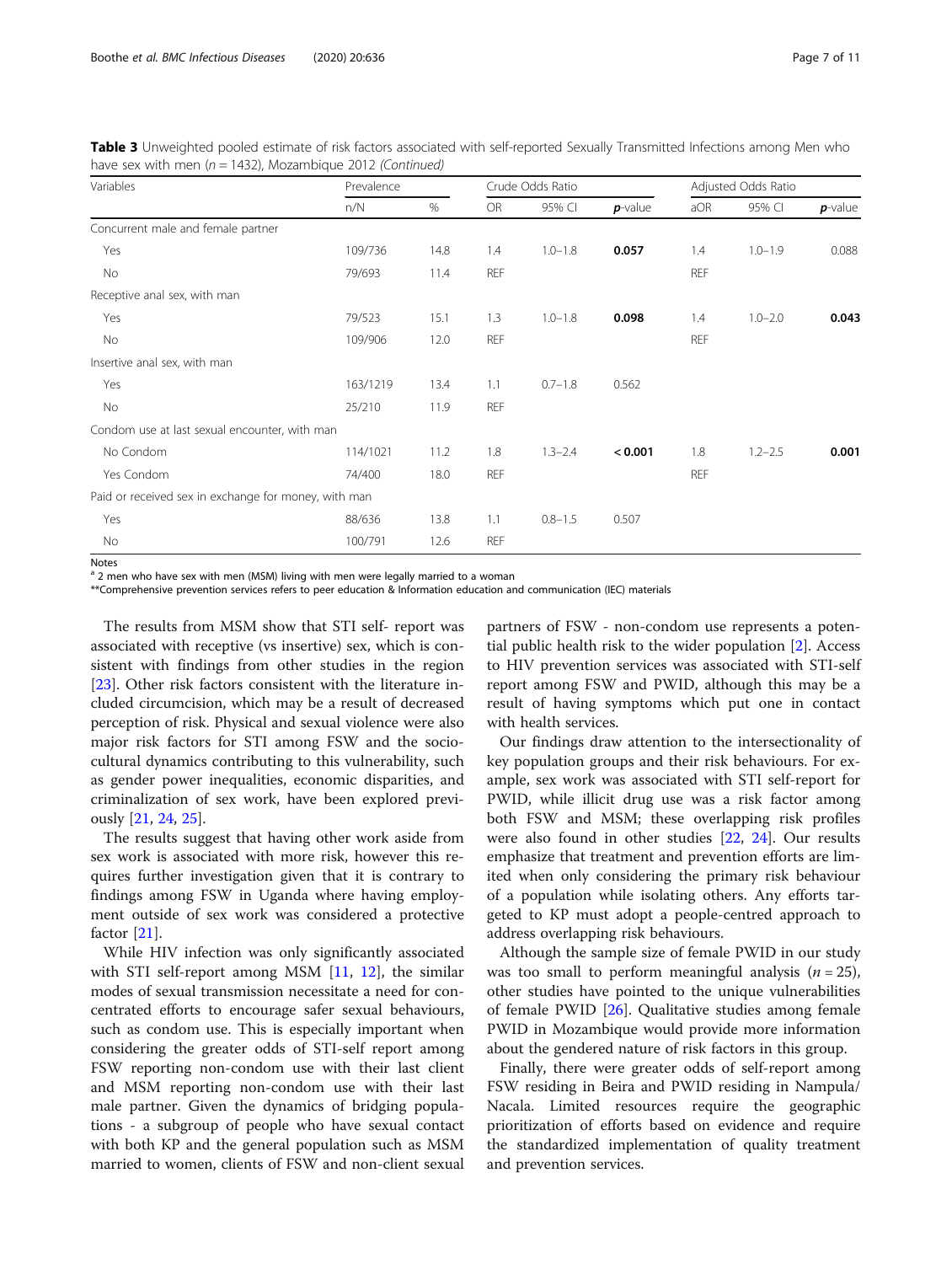<span id="page-7-0"></span>

| Table 4 Unweighted pooled estimates of risk factors associated with self-reported Sexually Transmitted Infections among Female |  |  |
|--------------------------------------------------------------------------------------------------------------------------------|--|--|
| Sex Workers ( $N = 1242$ ), Mozambique 2012                                                                                    |  |  |

| Variables                                             | Prevalence |      |            | Crude Odds Ratio |         |            | Adjusted Odds Ratio |         |
|-------------------------------------------------------|------------|------|------------|------------------|---------|------------|---------------------|---------|
|                                                       | n/N        | (% ) | OR         | 95% CI           | p-value | aOR        | 95% CI              | p-value |
| Survey City                                           |            |      |            |                  |         |            |                     |         |
| Maputo                                                | 106/400    | 26.5 | 0.9        | $0.7 - 1.3$      | 0.006   | 1.1        | $0.8 - 1.6$         | 0.126   |
| Beira                                                 | 171/411    | 41.6 | 1.9        | $1.4 - 2.5$      | < 0.001 | 2.0        | $1.5 - 2.8$         | < 0.001 |
| Nampula                                               | 119/429    | 27.7 | <b>REF</b> |                  |         | REF        |                     |         |
| Age (years)                                           |            |      |            |                  |         |            |                     |         |
| $15 - 24$                                             | 279/888    | 31.4 |            |                  |         |            |                     |         |
| 25 and over                                           | 117/352    | 33.2 |            |                  |         |            |                     |         |
| Marital Status                                        |            |      |            |                  |         |            |                     |         |
| Single or never married                               | 239/798    | 30.0 | <b>REF</b> |                  |         | <b>REF</b> |                     |         |
| Married/Co-habiting                                   | 42/87      | 48.3 | 2.2        | $1.4 - 3.4$      | 0.001   | 2.0        | $1.2 - 3.3$         | 0.005   |
| Other (widowed, divorced or separated)                | 115/352    | 32.7 | 1.1        | $0.9 - 1.5$      | 0.101   | 1.0        | $0.8 - 1.4$         | 0.079   |
| Education Level                                       |            |      |            |                  |         |            |                     |         |
| No education or Primary level education               | 154/458    | 33.6 |            |                  |         | 1.0        | $0.8 - 1.4$         | 0.750   |
| Secondary education or higher                         | 242/779    | 31.1 |            |                  |         |            |                     |         |
| Work aside from sex work                              |            |      |            |                  |         |            |                     |         |
| Other work                                            | 122/294    | 41.5 | 1.7        | $1.3 - 2.3$      | < 0.001 | 1.5        | $1.1 - 2.0$         | 0.007   |
| No other work                                         | 274/943    | 29.1 | <b>REF</b> |                  |         | REF        |                     |         |
| Binge drinking (6 or more alcoholic drinks per event) |            |      |            |                  |         |            |                     |         |
| Yes                                                   | 125/334    | 37.4 | 1.4        | $1.1 - 1.8$      | 0.013   | 1.2        | $0.9 - 1.6$         | 0.153   |
| No                                                    | 270/901    | 30.0 | <b>REF</b> |                  |         | <b>REF</b> |                     |         |
| Physical Violence <sup>a</sup>                        |            |      |            |                  |         |            |                     |         |
| Yes                                                   | 78/172     | 45.4 | 2.0        | $1.4 - 2.7$      | < 0.001 | 1.5        | $1.1 - 2.2$         | 0.023   |
| Never                                                 | 316/1061   | 29.8 | <b>REF</b> |                  |         | REF        |                     |         |
| Sexual Violence <sup>a</sup>                          |            |      |            |                  |         |            |                     |         |
| Yes                                                   | 71/138     | 51.5 | 2.5        | $1.8 - 3.6$      | < 0.001 | 2.0        | $1.3 - 2.9$         | 0.001   |
| No                                                    | 325/1098   | 29.6 | <b>REF</b> |                  |         | <b>REF</b> |                     |         |
| Illicit drug use                                      |            |      |            |                  |         |            |                     |         |
| Yes                                                   | 16/24      | 66.7 | 4.4        | $1.9 - 10.3$     | < 0.001 | 4.0        | $1.5 - 10.5$        | 0.005   |
| No                                                    | 380/1213   | 31.3 | <b>REF</b> |                  |         | REF        |                     |         |
| HIV infection                                         |            |      |            |                  |         |            |                     |         |
| Positive                                              | 123/341    | 36.1 | $1.3\,$    | $1.0 - 1.7$      | 0.060   | $1.2\,$    | $0.9 - 1.6$         | 0.253   |
| Negative                                              | 273/896    | 30.5 | <b>REF</b> |                  |         | REF        |                     |         |
| Comprehensive prevention services**                   |            |      |            |                  |         |            |                     |         |
| Yes                                                   | 80/207     | 38.7 | 1.4        | $1.0 - 1.9$      | 0.025   | 1.4        | $1.0 - 2.0$         | 0.031   |
| No                                                    | 316/1030   | 30.7 | REF        |                  |         | <b>REF</b> |                     |         |
| Condom use with last client                           |            |      |            |                  |         |            |                     |         |
| No condom                                             | 123/316    | 38.9 | 1.5        | $1.2 - 2.0$      | 0.002   | 1.4        | $1.0 - 1.9$         | 0.030   |
| Condom                                                | 271/919    | 29.5 | <b>REF</b> |                  |         | REF        |                     |         |
| Concurrent stable romantic partner & sex work         |            |      |            |                  |         |            |                     |         |
| Yes                                                   | 184/485    | 37.9 | 1.6        | $1.2 - 2.0$      | < 0.001 | 1.4        | $1.1 - 1.9$         | 0.007   |
| $\rm No$                                              | 210/745    | 28.2 | REF        |                  |         | <b>REF</b> |                     |         |

\*\*Comprehensive prevention services refers to peer education & Information education and communication (IEC) materials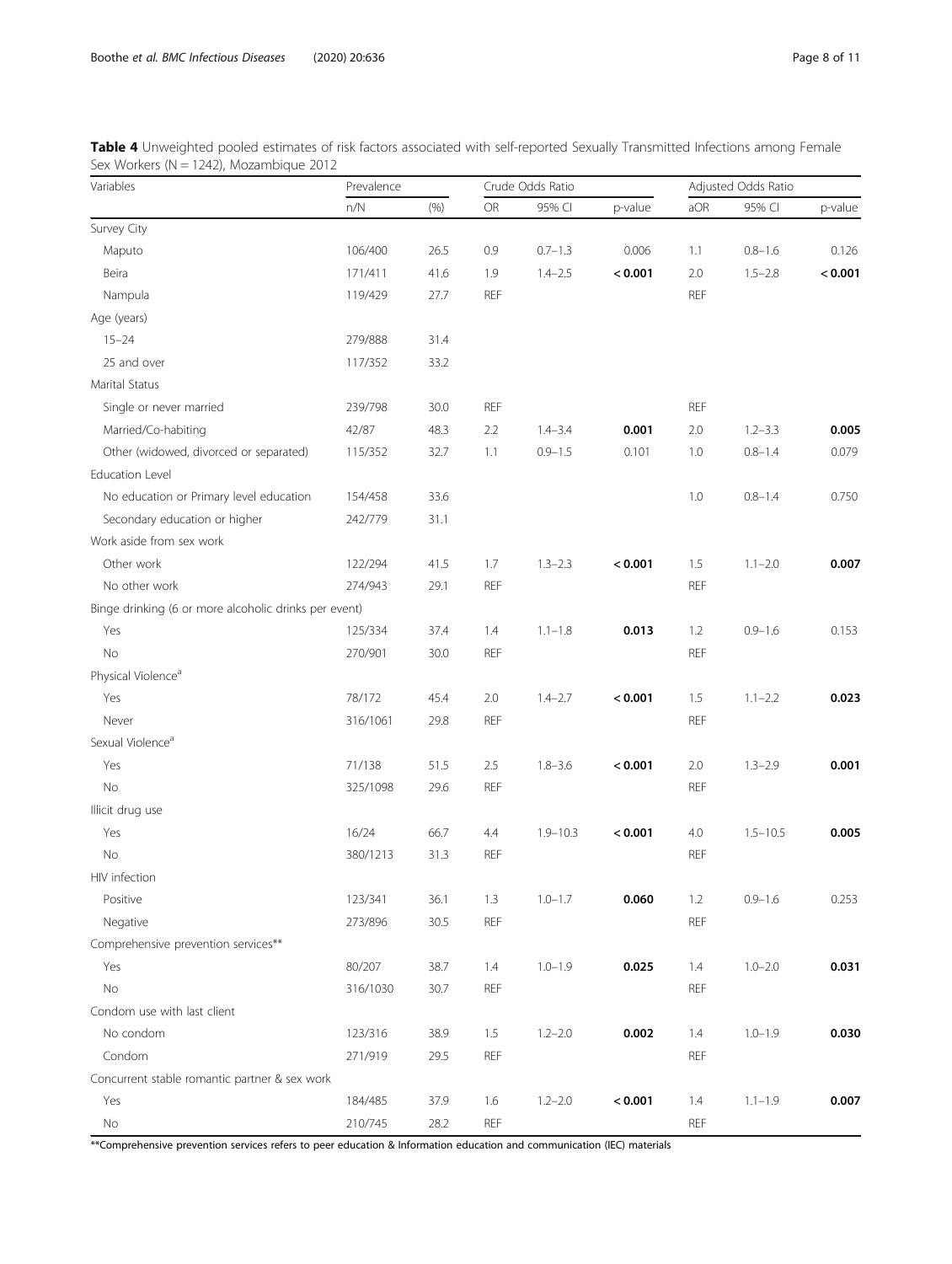<span id="page-8-0"></span>

| Table 5 Unweighted pooled estimate of risk factors associated with self-reported syndromic STIs among People Who Inject Drugs |  |  |  |  |
|-------------------------------------------------------------------------------------------------------------------------------|--|--|--|--|
| $(N = 492)$ , Mozambique 2014                                                                                                 |  |  |  |  |

| Variables                               | Prevalence |      |            | Crude Odds Ratio |            | Adjusted Odds Ratio |              |            |
|-----------------------------------------|------------|------|------------|------------------|------------|---------------------|--------------|------------|
|                                         | n/N        | (% ) | OR         | 95% CI           | $p$ -value | aOR                 | 95% CI       | $p$ -value |
| Survey City                             |            |      |            |                  |            |                     |              |            |
| Maputo                                  | 46/353     | 13.0 | 7.0        | $4.4 - 11.0$     | < 0.001    | REF                 |              |            |
| Nampula/Nacala                          | 71/139     | 51.1 |            |                  |            | 4.8                 | $2.3 - 10.3$ | < 0.001    |
| Sex                                     |            |      |            |                  |            |                     |              |            |
| Female                                  | 6/25       | 24.0 | 1.0        | $0.4 - 2.6$      | 0.979      | 1.4                 | $0.4 - 5.0$  | 0.576      |
| Male                                    | 111/467    | 23.8 | <b>REF</b> |                  |            | <b>REF</b>          |              |            |
| Age (years)                             |            |      |            |                  |            |                     |              |            |
| $18 - 24$                               | 32/92      | 34.8 | 2.0        | $1.2 - 3.2$      | 0.007      | 1.0                 | $0.5 - 2.3$  | 0.955      |
| 25 and over                             | 85/400     | 21.3 | REF        |                  |            | <b>REF</b>          |              |            |
| Marital Status                          |            |      |            |                  |            |                     |              |            |
| Single or never married                 | 54/289     | 18.7 | REF        |                  |            |                     |              |            |
| Married/Co-habiting                     | 34/103     | 33.0 | 2.1        | $1.3 - 3.6$      | 0.056      | 1.6                 | $0.8 - 3.4$  | 0.947      |
| Other (widowed, divorced or separated)  | 29/100     | 29.0 | 1.8        | $1.1 - 3.0$      | 0.448      | 2.4                 | $1.2 - 5.0$  | 0.055      |
| Education Level                         |            |      |            |                  |            |                     |              |            |
| No education or Primary level education | 37/210     | 17.6 | REF        |                  |            |                     |              |            |
| Secondary education or higher           | 80/281     | 28.5 | 1.9        | $1.2 - 2.9$      | 0.006      | 0.9                 | $0.5 - 1.7$  | 0.849      |
| Circumcised (Males only, $n = 193$ )    |            |      |            |                  |            |                     |              |            |
| Yes                                     | 89/307     | 29.0 | 2.6        | $1.5 - 4.3$      | < 0.001    |                     |              |            |
| No                                      | 22/160     | 13.8 | <b>REF</b> |                  |            |                     |              |            |
| HIV infection                           |            |      |            |                  |            |                     |              |            |
| Positive                                | 44/204     | 21.6 | $0.8\,$    | $0.5 - 1.2$      | 0.222      | 1.6                 | $0.8 - 3.0$  | 0.197      |
| Negative                                | 64/241     | 26.6 | <b>REF</b> |                  |            | <b>REF</b>          |              |            |
| Comprehensive prevention services**     |            |      |            |                  |            |                     |              |            |
| Yes                                     | 41/78      | 52.6 | 4.9        | $3.0 - 8.2$      | < 0.001    | 2.3                 | $1.2 - 4.5$  | 0.011      |
| No                                      | 76/414     | 18.4 | <b>REF</b> |                  |            | <b>REF</b>          |              |            |
| Phyisical Violence <sup>a</sup>         |            |      |            |                  |            |                     |              |            |
| Yes                                     | 22/77      | 28.6 | 1.3        | $0.8 - 2.3$      | 0.283      |                     |              |            |
| Never                                   | 95/415     | 22.9 | REF        |                  |            |                     |              |            |
| Sexual Violence <sup>a,b</sup>          |            |      |            |                  |            |                     |              |            |
| Yes                                     | 1/6        | 16.7 | 0.6        | $0.1 - 5.5$      | 0.684      |                     |              |            |
| No                                      | 116/486    | 23.9 | REF        |                  |            |                     |              |            |
| Experienced stigma <sup>a</sup>         |            |      |            |                  |            |                     |              |            |
| Yes                                     | 39/84      | 27.4 | 3.8        | $2.3 - 6.2$      | < 0.001    | 1.0                 | $0.5 - 1.9$  | 0.974      |
| No                                      | 72/387     | 14.7 | REF        |                  |            | REF                 |              |            |
| Condom use at last sexual encounter     |            |      |            |                  |            |                     |              |            |
| Yes                                     | 36/173     | 20.8 | 1.7        | $0.9 - 3.3$      | 0.957      | 1.0                 | $0.4 - 2.4$  | 0.888      |
| No                                      | 67/214     | 31.3 | 2.9        | $1.6 - 5.5$      | < 0.001    | 1.1                 | $0.5 - 2.7$  | 0.726      |
| Not sexually active                     | 14/104     | 13.5 | REF        |                  |            | REF                 |              |            |
| Received drugs in exchange for sex      |            |      |            |                  |            |                     |              |            |
| Yes                                     | 27/67      | 40.3 | 2.5        | $1.5 - 4.3$      | 0.001      | 2.2                 | $1.0 - 4.7$  | 0.040      |
| No                                      | 90/424     | 21.2 | <b>REF</b> |                  |            | REF                 |              |            |

<sup>a</sup> Last 12 m (PWID) **b** Fishers exact test

\*\*Comprehensive prevention services refers to peer education & Information education and communication (IEC) materials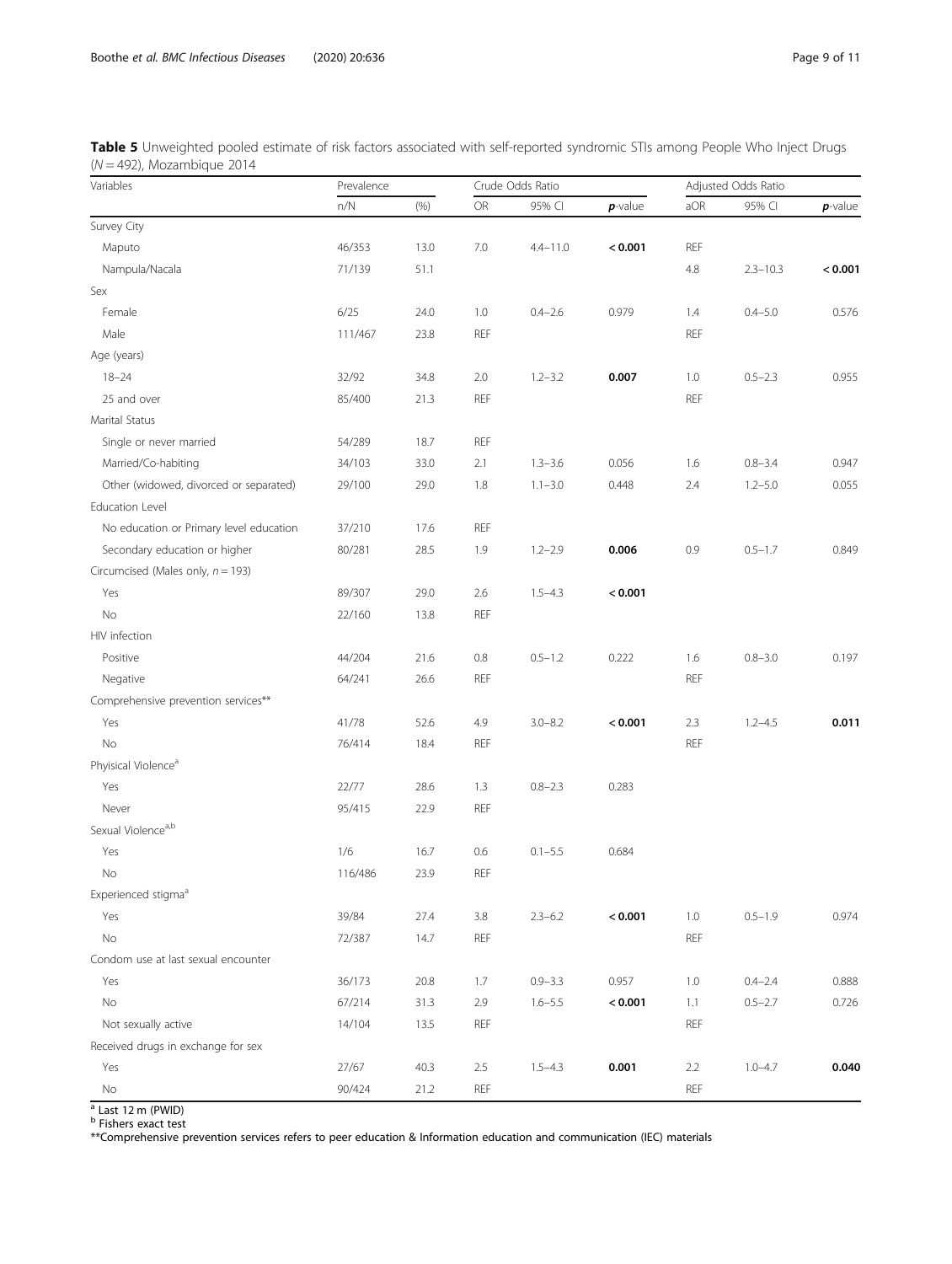Since the implementation of these BBS surveys, the National HIV Program has scaled up prevention, care and treatment efforts for KPs in Mozambique. In 2016, National Guidelines were published that aimed to integrate HIV prevention and treatment services for KPs into the health sector [[27\]](#page-10-0). These included the creation of standardized package of services for KPs with structural, biomedical and behavioural interventions, including STI screening, diagnosis and treatment. The guidelines commit to offering evidence-based quality services with a people-centred approach free from stigma and discrimination. The guidelines also aimed to strengthen the linkage between community and clinical services to ensure HIV testing among these hard to reach populations. The importance of STI prevention and control among KP was further outlined in the 2018–2021 National Strategic Plan for the Prevention and Control of STIs [\[6](#page-10-0)]. Future BBS surveys will be able to assess the extent KPs engagement with the health system, experiences of stigma and STI self-report.

Although this is the first analysis of risk factors associated with STIs among MSM, FSW and PWID in Mozambique, there are several limitations to consider. First, the reliance of self-reported STI symptoms, rather than laboratory testing of common and treatable STIs such as syphilis, chlamydia, and gonorrhoea, could have potentially underestimated STI prevalence by excluding asymptomatic cases. In addition, symptoms such as, discharge, may not necessarily have been the result of an STI. Second, not all survey measures were included in the three surveys (e.g. stigma/discrimination), thus it is not possible to compare risk factors across the different population groups. Additionally, the survey is also subject to the limitations to the survey design such as social desirability, interviewer and recruitment bias. Similar to other cross-sectional surveys, it is also not possible to assess temporality. For example, it is not possible to determine if having access to health services brought PWID and FSW in contact with STI diagnosis or if perhaps having an STI symptom may have caused one to seek out services. Finally, the analysis pooled results from across the survey cities thus severing social networks and chains. As a result, these findings need to be interpreted with caution and cannot be generalized to the full MSM, FSW and PWID in the survey cities nor to KP in Mozambique. Despite the limitations, however, the results of the analysis point to the high burden of STIs among key population groups in Mozambique and provide the evidence needed to advocate for comprehensive and integrated policies and health systems approaches to improve STI screening and case management among high-risk groups in Mozambique.

# Conclusion

The high burden of STIs in KP highlights the need for integrated HIV and STI prevention, outreach and treatment services that address the overlapping risk profiles of individuals; this is specifically relevant for harm reduction interventions targeted to PWID that must also include STI screening and promote condom use. Future survey and surveillance studies should consider including laboratory testing of STIs in order to identify and treat asymptomatic cases. Finally, a robust public health response would include the creation of a national STI surveillance system, for better screening and diagnostic procedures. Monitoring the prevalence of STIs, especially among KP, must be seen as an important element of any efforts toward HIV epidemic control.

#### Abbreviations

BBS: Biological and behavioral Survey; KP: Key populations; FSW: Female sex workers; HIV: Human immunodeficiency virus; MSM: Men who have sex with men (MSM); PWID: People who inject drugs (PWID); RDS: Respondent-driven sampling; RDS-A: RDS-Analyst; STI: Sexually transmitted Infection; WHO: World Health Organization

#### Acknowledgements

The study team acknowledges the immense contributions of the Mozambican BBS Technical Working Group, and all who have contributed to the successful implementation of the MSM, FSW and PWID surveys in Mozambique.

#### Authors' contributions

All authors reviewed and provided edits and comments on manuscript drafts. In addition, authors had the following responsibilities: MB had full access to the data, conducted data analysis, drafted and revised the manuscript, and takes responsibility for the integrity of the data, accuracy of the data analysis and contents of this article; CC was involved in BBS survey implementation, laboratory testing and data interpretation. IS was involved in BBS survey recruitment, data management and data analysis; RH was responsible for overall study design and for overseeing data analysis; CSB was involved in BBS recruitment and implementation activities and provided scientific oversight; DCL and NC were involved in survey design and provided overall scientific oversight of the study; JS was responsible for all BBS clinical aspects, implementation and overall scientific oversight; HFR designed the study, was the BBS principal investigator, and was involved in recruitment, scientific oversight and data analysis. EF, MT and LS provided critical revision and final approval of the manuscript.

#### Funding

This research has been supported by the President's Emergency Plan for AIDS Relief (PEPFAR) through the Centers for Disease Control and Prevention (CDC) under the terms of the Cooperative Agreement #U2GPS001468. The findings and conclusions in this report are those of the author(s) and do not necessarily represent the official position of the CDC. CDC investigators did not participate in the collection of data, but they provided general oversight of protocol development, data analysis, and drafting of the survey reports.

#### Availability of data and materials

The dataset analysed for the current study are fully available from the Data Management Unit of the Mozambique National Institute of Health (INS) data repository for researchers who meet the criteria for access to confidential data following the submission of a concept note. For information, please visit: [www.ins.gov.mz](http://www.ins.gov.mz) or contact: [secretaria@ins.gov.mz.](mailto:secretaria@ins.gov.mz)

#### Ethics approval and consent to participate

All study protocols were approved by the Mozambican National Bioethics Committee for Health, by the Committee on Human Research at the University of California at San Francisco, and by the Division of Global HIV/